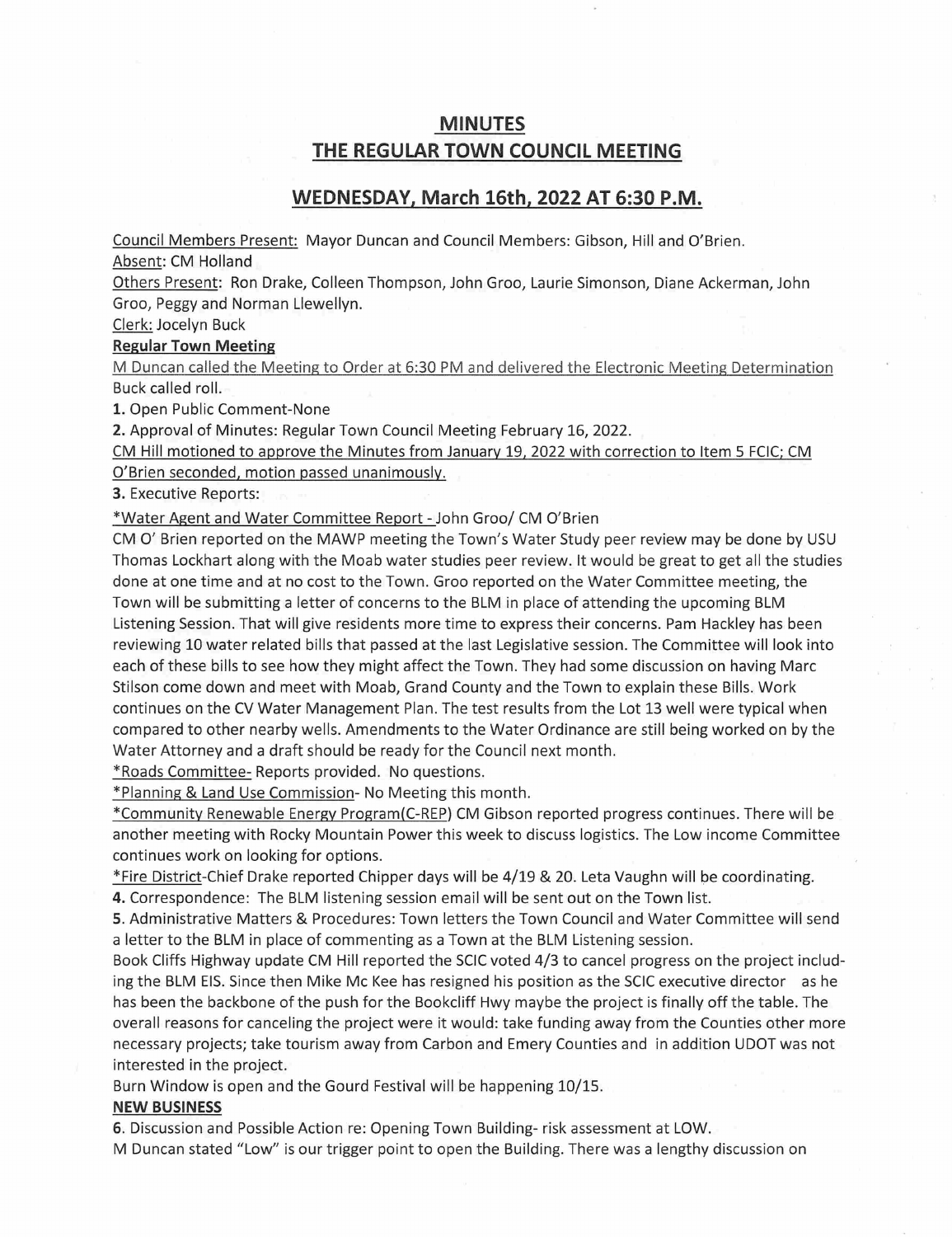opening the building i.e. masks, cleaning protocol, group use and limiting number of entry. Not all the Council was ready to attend in person Meetings. The consensus was to pursue setting up for hybrid meetings; M Duncan also wanted the public to have the option of attending hybrid meetings. CM Hill stated that the people that work in the building should make the decisions on the use protocols. M Duncan agreed. Item dropped

7. Discussion and Possible Action re: Use of \$2500 of ARPA funds for hybrid Meeting equipment. The Council agreed to begin the process of offering hybrid Meetings. CM O'Brien added that this is a crucial step and it will also be useful when Council members are traveling and can't attend meetings in person, it will be much better than passing around the phone as we have done in the past.

CM Hill motioned to use the ARPA funds necessary to have hybrid meetings that suit our Town; CM O'Brien seconded motion passed unanimously.

8. Discussion and Possible Action re: Signing off on Emery Road restorations.

CM Gibson explained Emery had a bunch of gravel dumped on Shafer by her place to replace all the dirt ymCo had taken out she was concerned the public might think she got preferential treatment. Overall the Council agreed Emery had restored the roads adequately.

CM Gibson motioned to sign off the Emery road restorations; CM O'Brien seconded, motion passed unanimously.

9. Discussion and Possible Action re: Spring Clean-up proposal.

Diane Ackerman reported on the Spring voucher program, Recycle Center sponsorship program, and Electronic waste events. And at the last Solid Waste Board meeting it was brought up why CV gets the tipping fees waived. What is the history of the waiver? Probably the waiver will be discontinued in the future. Ackerman introduced her thoughts on a program to divert some of the reusable stuff residents throw away at the Clean-up. Lots of good things get thrown away that could be used instead of filling up the bins and the landfill. She was looking for ideas on how people could separate things that could be reused. Council was concerned about the space it would take to set stuff aside and who would be responsible for cleaning up the left overs afterwards, M Duncan was concerned about the liability issues of having the pile left on the Town Lot and people rummaging through it. She suggested a Valley wide swap meet at another time. Ackerman agreed that would be good in addition to some kind land fill diversion at Clean-up. CM Gibson agreed this would be a great opportunity to educate people on recycling. Ackerman will put together an information sheet on what and where residents could recycle and the Town will send it out as part of the an email announcing the Clean-up.

CM Hill motioned to have the Clean-up on April 23 with the 4 containers, CM O' Brien seconded, motion passed unanimously.

10. Discussion and Possible Action re: 2022 Rocky Mountain Power Community Performance Plan. M Duncan pointed out #6 was been added "to have RMP involved in Town Emergency planning to help provide power if an extended power outage should happen". CM Gibson asked if this would include providing a generator. M Duncan added this may not be a generator permanently in the Valley but RMP could bring one in as needed in an emergency situation.

CM Hill motioned to approve the 2022 RMP Community Performance Plan as presented; CM O'Brien seconded motion passed unanimously

11. Discussion and Possible Action re: 2023 Rocky Mountain Power Franchise Agreement. M Duncan stated that once the Council approves the draft agreement it will need legal review. She had concerns about section 11 were it referenced the" use of growth inhibitors" that could end up in the Town watershed. The Council will review the Agreement for next month and then it will go to legal review.

CM Hill motioned to table Item 11, CM O'Brien seconded, motion passed unanimously.

12. Discussion and Possible Action re: Water Monitoring Transducer purchase.

CM O'Brien explained the transducers will measure the volume of water entering and leaving the Valley. The UGS used to do these measurements but pulled their equipment a few years ago. Council agreed